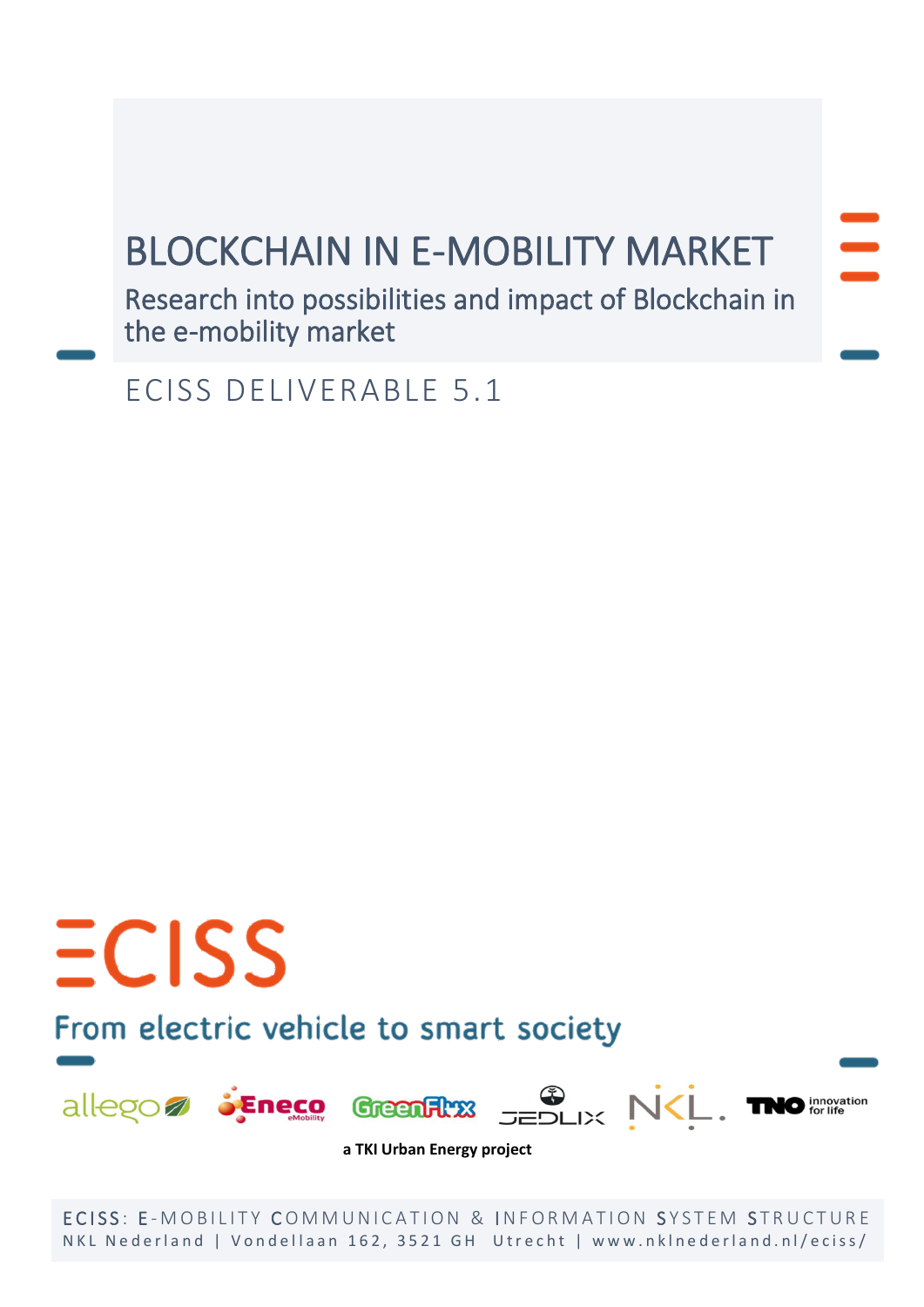

## **Contents**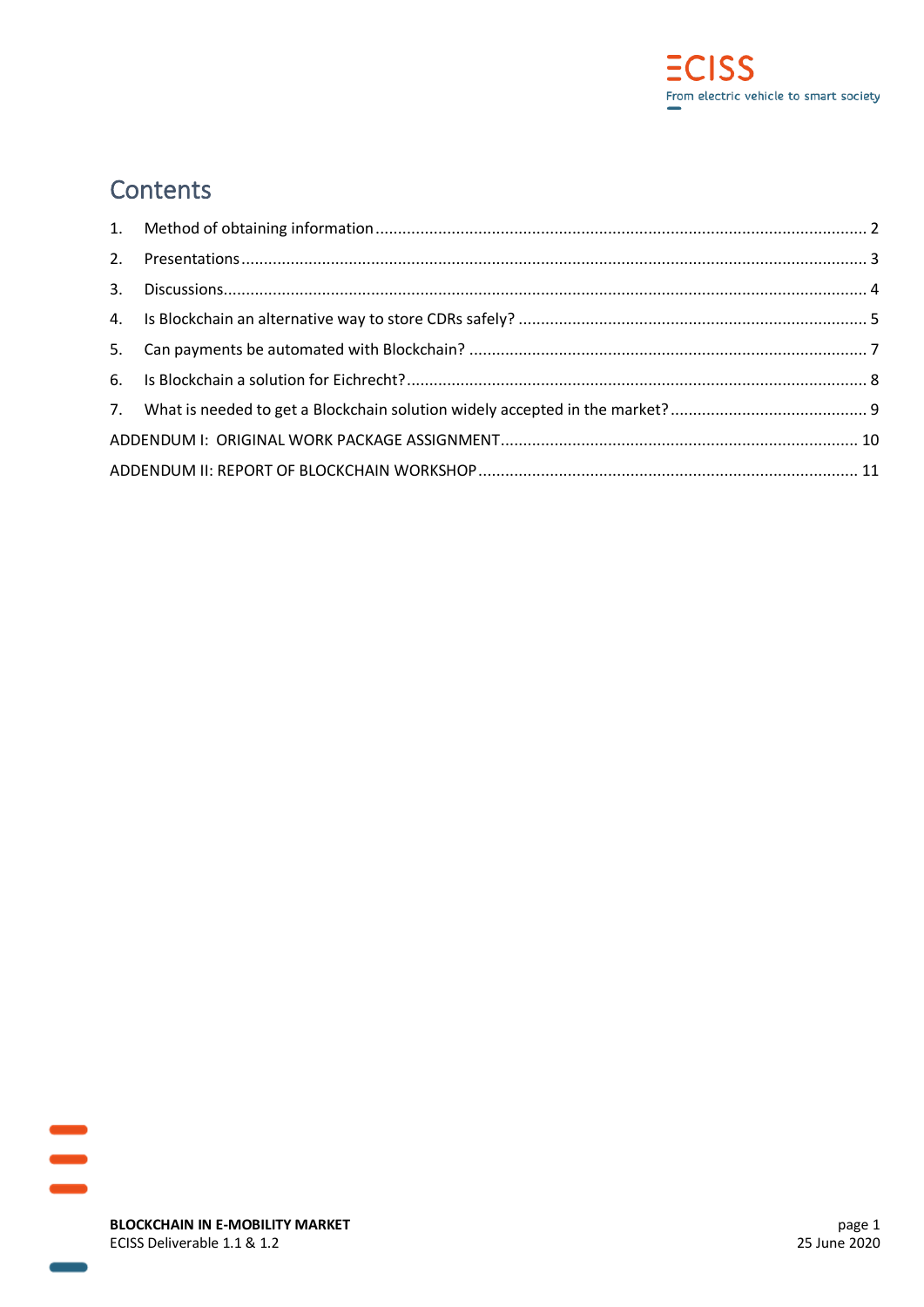## <span id="page-2-0"></span>1. Method of obtaining information

Blockchain is a commonly used term. There is enough information to be found online, but most of the information points to all kind of solutions that are not directly related to the e-mobility market. The working group defined four questions to direct the research done on Blockchain:

- Is Blockchain an alternative way to store CDRs safely?
- Can payments by automated with Blockchain?
- Is Blockchain a solution for Eichrecht?
- What is needed to get a Blockchain solution widely accepted in the e-mobility market?

## Workshop

GreenFlux and NKL Nederland organised a workshop and invited all current members of eViolin and other companies or parties that were either interested in blockchain or are already working in some form with blockchain.

The following speakers gave a presentation on their experiences:

- Harm van den Brink (Elaad)
- Fardau van der Galiën (Vandebron)
- Peter Willem Dekker (Quantos)
- Christopher Burgahn (Share & Charge)

The workshop gave new insights into the possibilities and limitations of Blockchain technology in the emobility market by answering these questions. The findings are available in Chapter 4 to 7.

A report on the Blockchain workshop is included in this position paper in Addendum II.

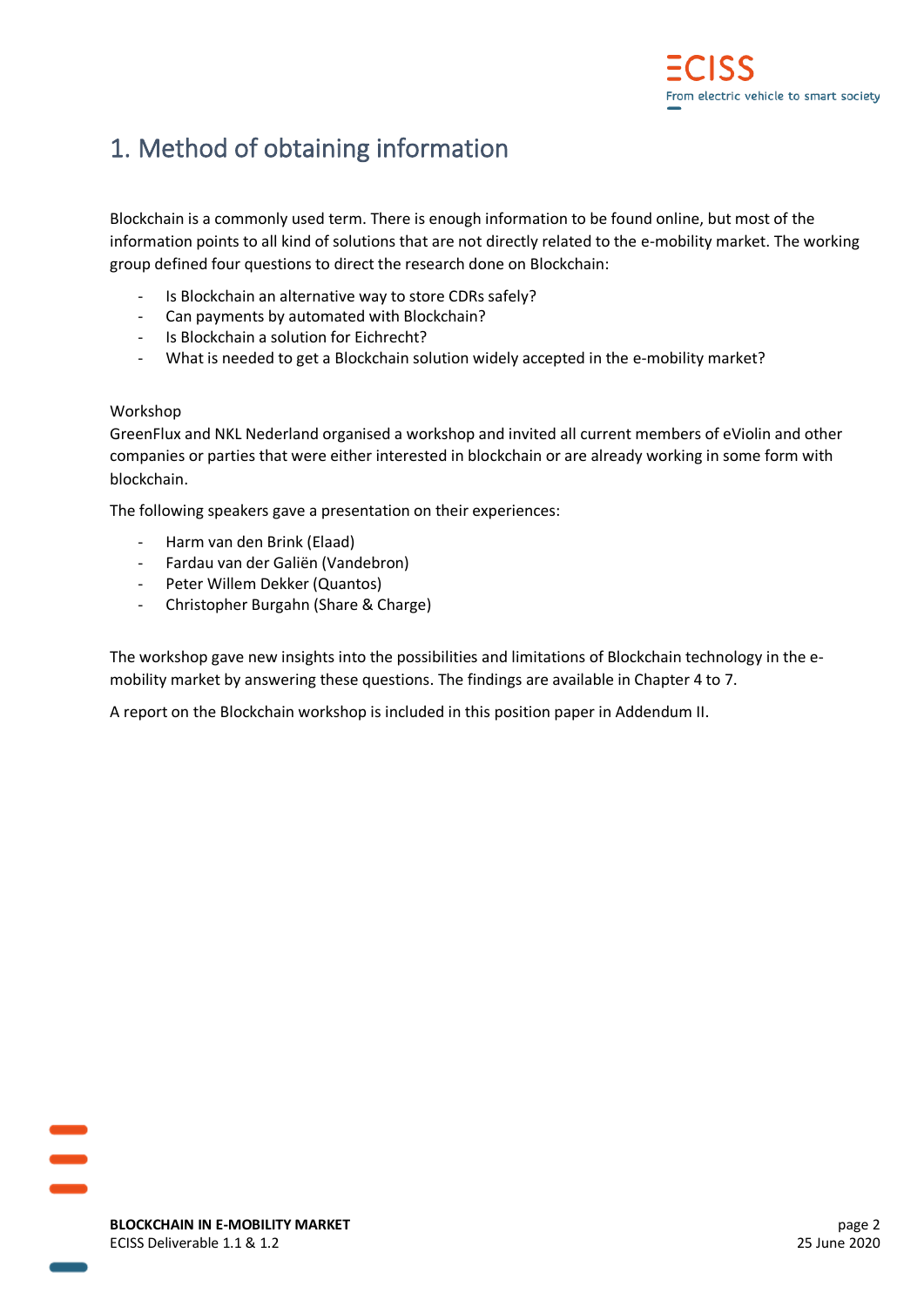## <span id="page-3-0"></span>2. Presentations

Four speakers were selected to show the different ways blockchain is currently used within the E-mobility market. All four presentations were a great way to show existing research and experience at different sides of the market.

**Harm van de Brink** (Elaad) presented the research that was done by Elaad and what the results were to create a charging station based on blockchain. This gave a good insight into the current possibilities and also the impossibilities.

**Fardau van der Galiën** (vandebron) presented how vandebron is using blockchain to create a way to earn money by switching charging of a pool of Tesla cars off or on. Blockchain is used there to prove this has happened to the energy market.

**Peter Willem Dekker** (Quantoz) presented how Quantoz created their blockchain solution Quasar, and how they use this in their solution for charging and payments with Porsche. The presentation also gave a good insight into how blockchain can be used in other supply chain models and how it could be applied to the Emobility market.

**Christopher Burgahn** (Share&Charge) presented how his company experienced all kind of issues when trying to implement a full blockchain solution for interoperability in the E-mobility market and what for them worked and what not.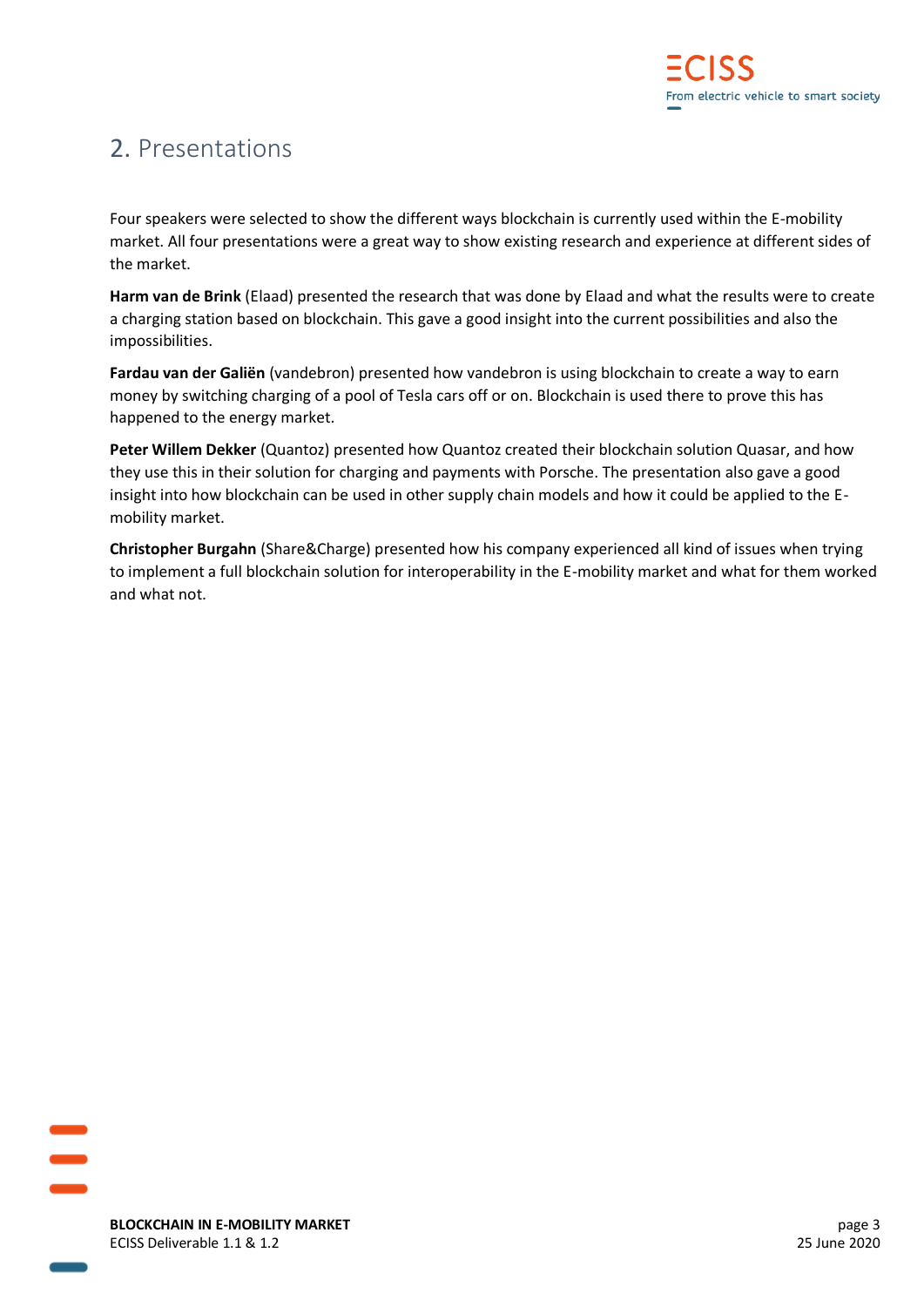## <span id="page-4-0"></span>3. Discussions

After the presentations we started a discussion on the different questions and some additional topics that were raised during the presentations.

## **Open vs private blockchain**

An important difference within Blockchain solutions is whether they are open to all or private. There are different ways to do this.

## **Open blockchain**

Everybody can see all transactions and the content of the transactions

## **Private blockchain**

Only the connected partners of the blockchain can see the transactions. Partners in this private blockchain that operate as a node can see all transactions, but others can only see their own transactions.

## **Early conclusions**

Blockchain is a technical solution to store

- 1. Trust. You want to use blockchain technology if you do not trust the senders
- 2. Unchangeable data. Data cannot be altered after it has been written on the blockchain
- 3. Independency of bigger companies like payment providers or hubs

We might have found no real solutions to the questions raised, however there were some other interesting discussions that have to be researched.

These could lie in the domain of roaming and interoperability.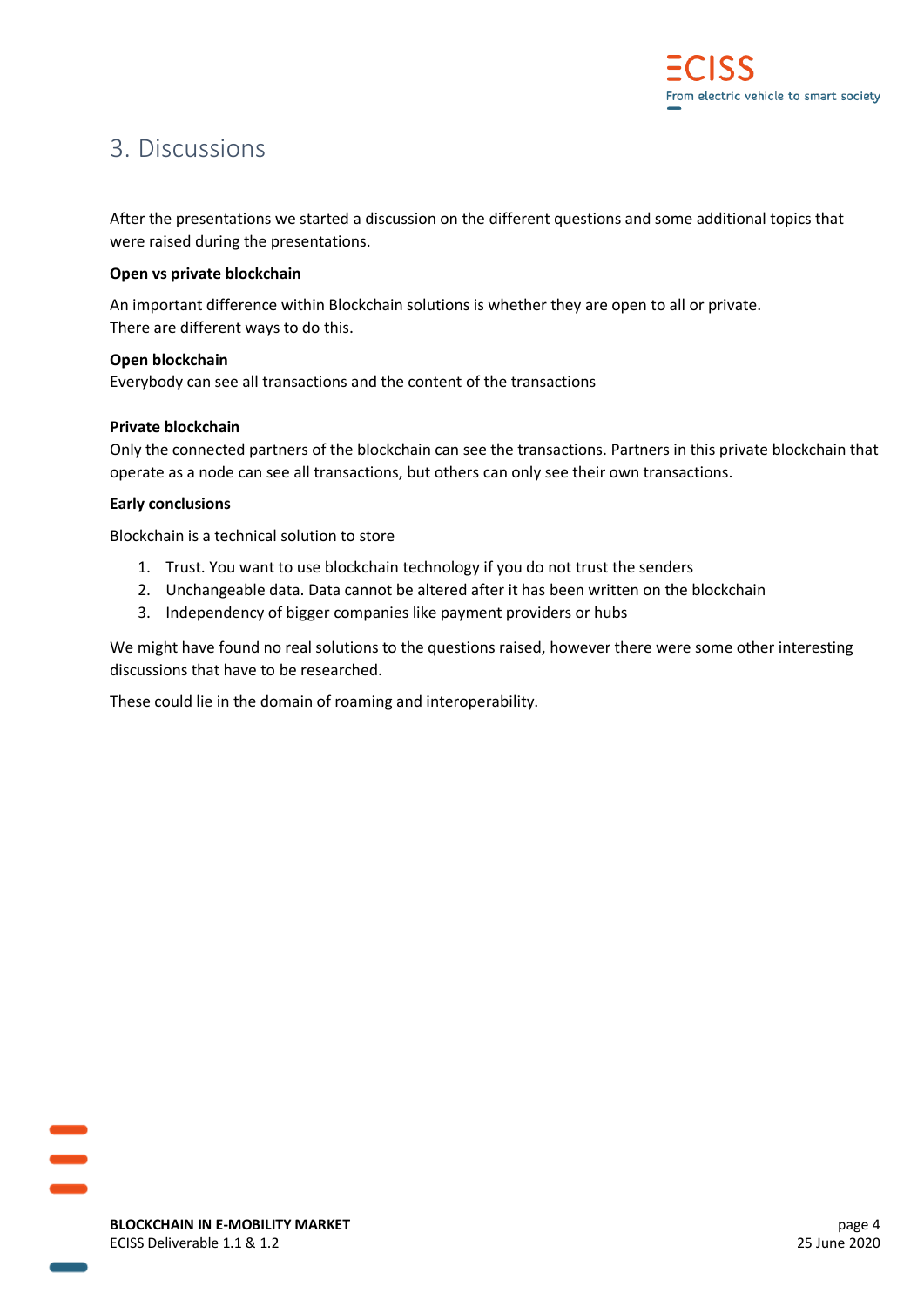## <span id="page-5-0"></span>4. Is Blockchain an alternative way to store CDRs safely?

This question was defined by the ECISS working group because of the current issues of sending and storing the information of a CDR (Charge Detail Record).

## **Current issues**

CDRs are currently shared between roaming partners via excel sheets (shared by email), via P2P OCPI connections or via a connection to a hub like e-clearing, Gireve or Hubject.

There are a couple of problems with the current methods

- The partners create the Excel sheets but there is no way to guarantee that the creation of the CDRs based on the meter values is correct or not.
- There is no guarantee that the values in the CDRs are stored correctly without tampering in either code or during the creation of the Excel sheet.
- There is also a security issue with sharing this kind of information via email as the CDRs care seen as privacy sensitive information
- Sending information once every month limits the option to show the drivers real-time transactions.
- Sending the information via OCPI is better in terms of security and the information can be sent near real-time, but it is still not clear if the data is completely untampered within either the platform or the sending of the OCPI messages.

All the above methods show that partners within the e-mobility domain should have absolute trust in each other's actions and information. Only out-of-the-ordinary CDRs and possible customer complaints detect any incorrectness or tampering of the data.

Bilateral contracts protect and arrange the trust between e-mobility partners, but it is very difficult to see if these contracts are adhered to.

## **Conclusion of the discussion during the Blockchain workshop**

You can store the information from the CDRs in a blockchain. There is no technical hindrance to be able to do so. However, there is a difference of opinion within the members of the workshop, whether the writing of CDRs in a Blockchain solution is needed or even desired to do so.

Pros of using Blockchain for CDRs

- After writing it in the blockchain, data cannot be altered in the following processes
- Trust is set between partners for the process after writing it in the blockchain
- Data is immediately available for other partners

Cons of using Blockchain for CDRs

- There is still no guarantee that the data that is added to the blockchain is correct. Data tampering could happen before this.
- CDRs in a public blockchain can be seen by everyone who has access, that is not desirable as everyone can determine all actions on all stations and thus calculate turnover or make predictions

• CDRs in a private blockchain can still be seen by parties that own a node in this private blockchain The fact that CDR data in a public or private blockchain is visible for any other roaming partners is for most parties unacceptable. This visibility could be solved if a separate non-commercial entity (like for instance eViolin) would manage and host the Blockchain on private servers (either themselves or via a third party) and

**BLOCKCHAIN IN E-MOBILITY MARKET** page 5 ECISS Deliverable 1.1 & 1.2 25 June 2020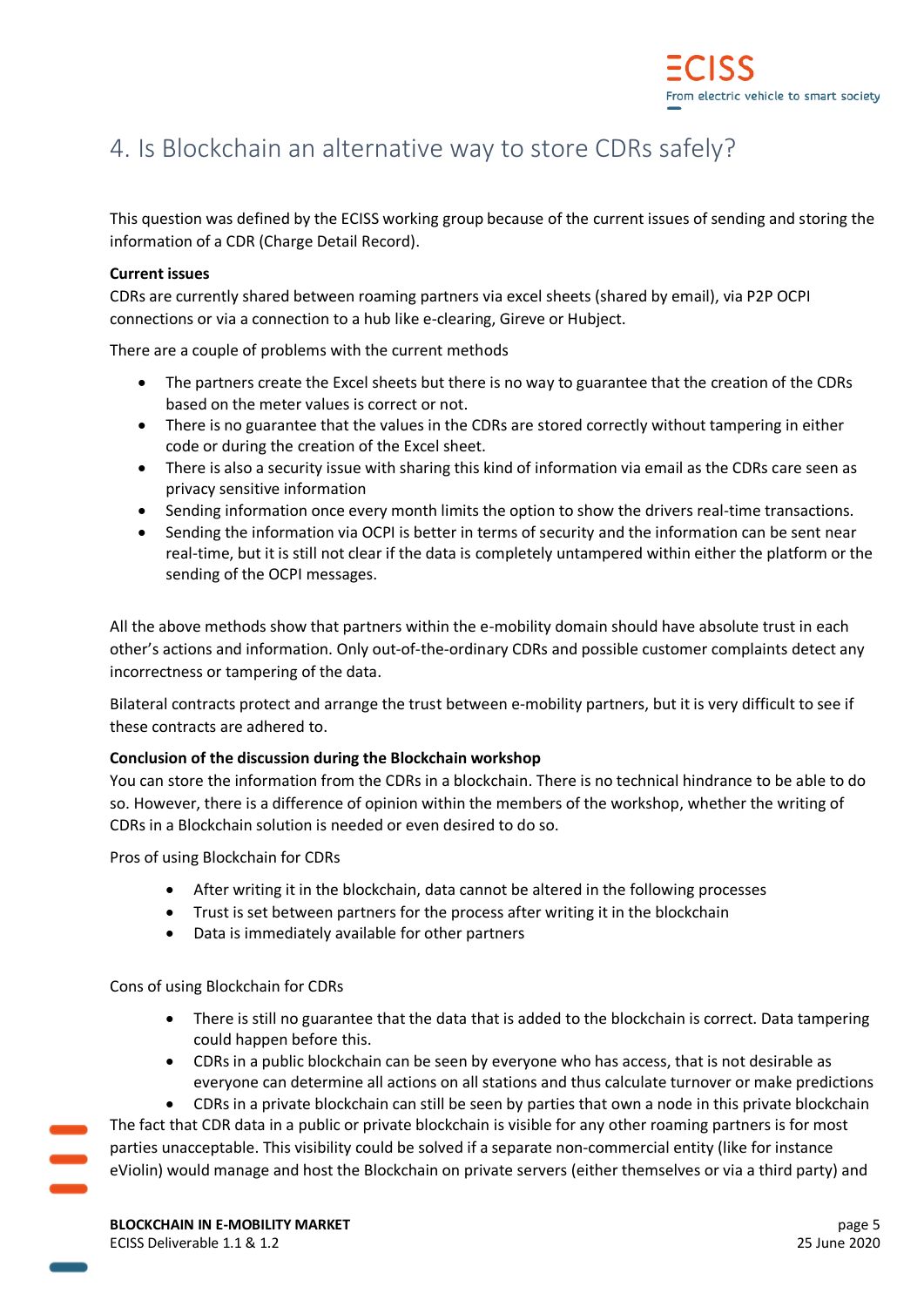would act on the interest of all parties. The fact that such a construction is needed to overcome the acceptance of such a system, raised some doubt on whether this is viable or not.

Finally, some people doubted that the benefits of starting up a new Blockchain system and integrating or developing software together with all partners would not outweigh the costs needed for development and maintenance. Most members of eViolin are now working on an OCPI integration where the exchange of CDRs is already one of the key features.

Two opinions after the workshop:

- 1. CDR exchange does not need blockchain Many parties are now working on exchange of CDRs via OCPI. The created trust that the process will not alter the CDR information during this exchange does not outweigh all the effort that is needed to create a new system, especially when the experience of OCPI implementation showed that the costs are high.
- 2. Private blockchain by  $3<sup>rd</sup>$  party E-mobility partners could join a private blockchain that is maintained by a  $3<sup>rd</sup>$  independent party. Although the creating of the data is not guaranteed without Eichrecht-like solutions, the data is then trustworthy.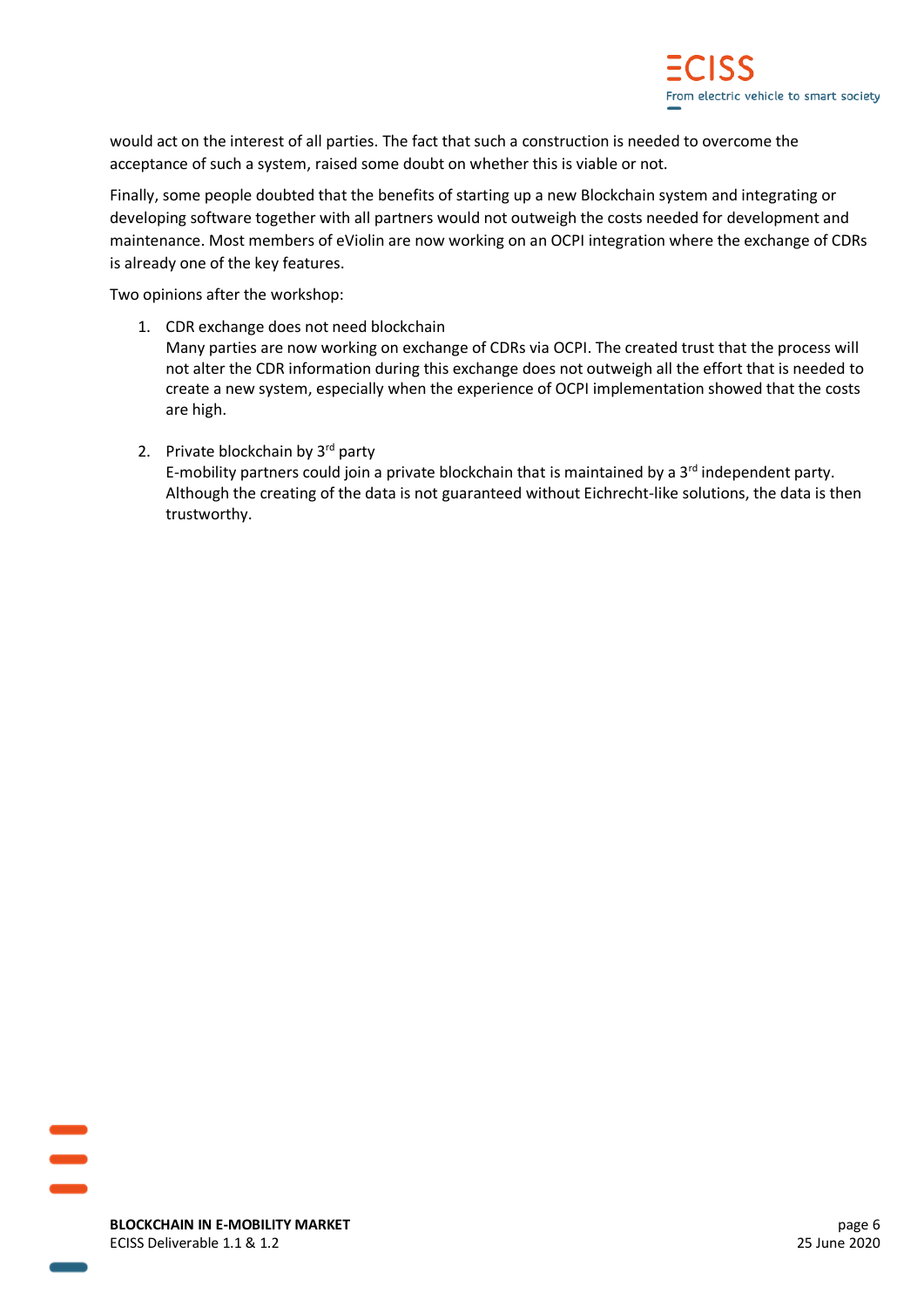

## <span id="page-7-0"></span>5. Can payments be automated with Blockchain?

The question was defined by the ECISS workgroup because Blockchain has clear connections with cryptocurrencies like Bitcoin and because the solutions are used within Supply Chain Management where automatic transactions are already used.

#### **Current issues**

At the moment the payments for transactions is often a bilateral agreement between two parties. Payments are predominantly performed via traditional payment methods. The risk for the CPOs is that the e-mobility providers can reject invoices or single transactions. The final billing to end-users is at the risk of the e-mobility service providers.

Payments are mostly done on a monthly basis and not directly after the charging session.

The biggest issue is that there are costs attached to the current payments. Ad hoc payments are mostly charged by credit card companies that ask heave fees for the service. Also, other payment services ask for fees for each transaction. These costs are low, but the value of the charging transactions are often also very low.

#### **Conclusion of discussions**

Investigated was if we should start to use cryptocurrencies. The majority of people is not convinced that adding Bitcoin, Ethereum or any other cryptocurrency would offer a solution. These cryptocurrencies itself are too insecure as we don't know where the majority of servers/nodes are, the volatile currency swings and the fact that it always has to be reverted to euros are the main issues why nobody saw this a viable solution.

Secondly, we discussed whether Blockchain could create some system where payments could automatically be trigged by CDRs being transferred to each other. All the pros and cons for transferring CDRs as defined in the previous question came back again and many people concluded that there is no real benefit from changing to OCPI and the currently supported payment methods.

A more far fetched idea was raised where an independent party would host a Blockchain system (like eViolin) with its own internal virtual cryptocurrency. With this solution we could transfer the CDRs to each other, make instant payments without additional costs and then create I-owe-you's to each other based on the calculations made in the system. In this way we could also deduct the income and costs and end up with less money that has to flow through regular payment channels. This solution could seriously limit the cost of transactions via the regular channels as only a handful of transactions remains.

This last solution would have many questions that still need to be answered. First questions would be to determine if it is worth to start all the hassle of setting this system up, compared to current systems with OCPI and existing payment methods. Also, many questions regarding regulations and laws have to be researched further.

If needed a further investigation of such an idea could be part of research done by a workgroup under eViolin.

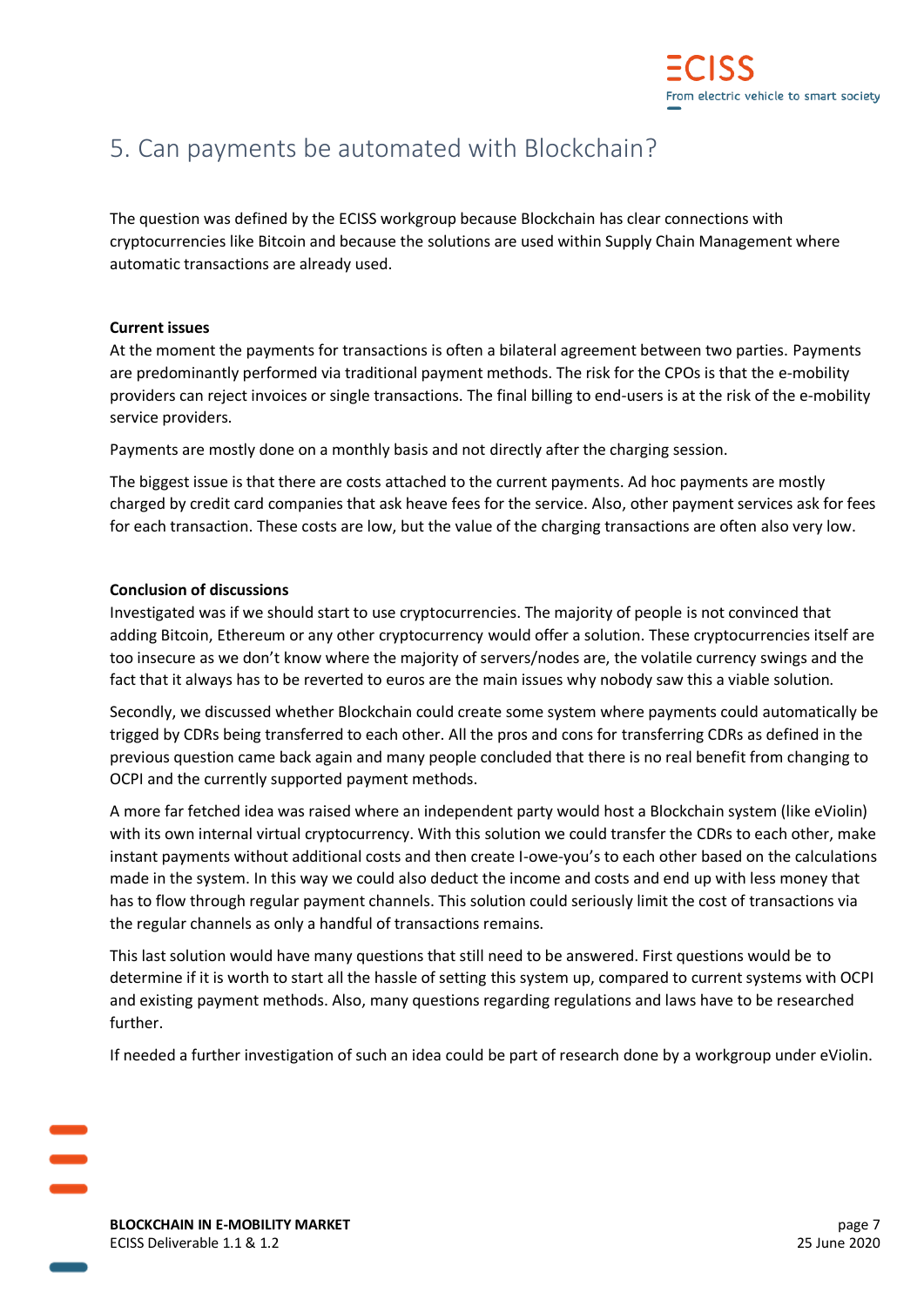## <span id="page-8-0"></span>6. Is Blockchain a solution for Eichrecht?

This question about Eichrecht was defined by the ECISS workgroup because of the ongoing development within this domain in Germany and the solutions that are on the market now.

Blockchain could store data without it being changed in the system. And that is one of the major requirements for an Eichrecht compliant system.

## **Current issues**

The German authority has concluded from EU laws that the charging stations need to be calibrated correctly and that the values coming from the charge stations should be processed without any altering throughout the system. Both CPOs and EMSPs should have a closed-looped system where the end-user could always question the amount charged and whether that amount is correct.

Current systems are not that sturdy as many charging stations are not calibrated, not protected and the system that generates the CDRs are not validated. Data is transferred via excel sheets via the mail or via OCPI. Both solutions are not Eichrecht approved.

#### **Conclusion of discussions**

The first presentation of the day, by Harm van den Brink of Elaad, already answered this question as some research was done by Elaad in the recent past.

The answer was clear. Blockchain in itself is not a solution for Eichrecht.

The problem is that the data that goes into blockchain needs to be completely correct and delivered by calibrated meters in the charge stations. Without this, and without a calibrated and safe connection to the blockchain, any values that are stored in the blockchain are not to be trusted.

Within the blockchain itself, the data can not be tampered with, but that is of no use if you cannot trust the data itself.

There are also some solutions available that can encrypt the data with a key. By using this key, anyone in the process could see if there was anything changed in the data of the particular CDR. The majority of the participants saw that as a more viable solution than using a full Blockchain system.

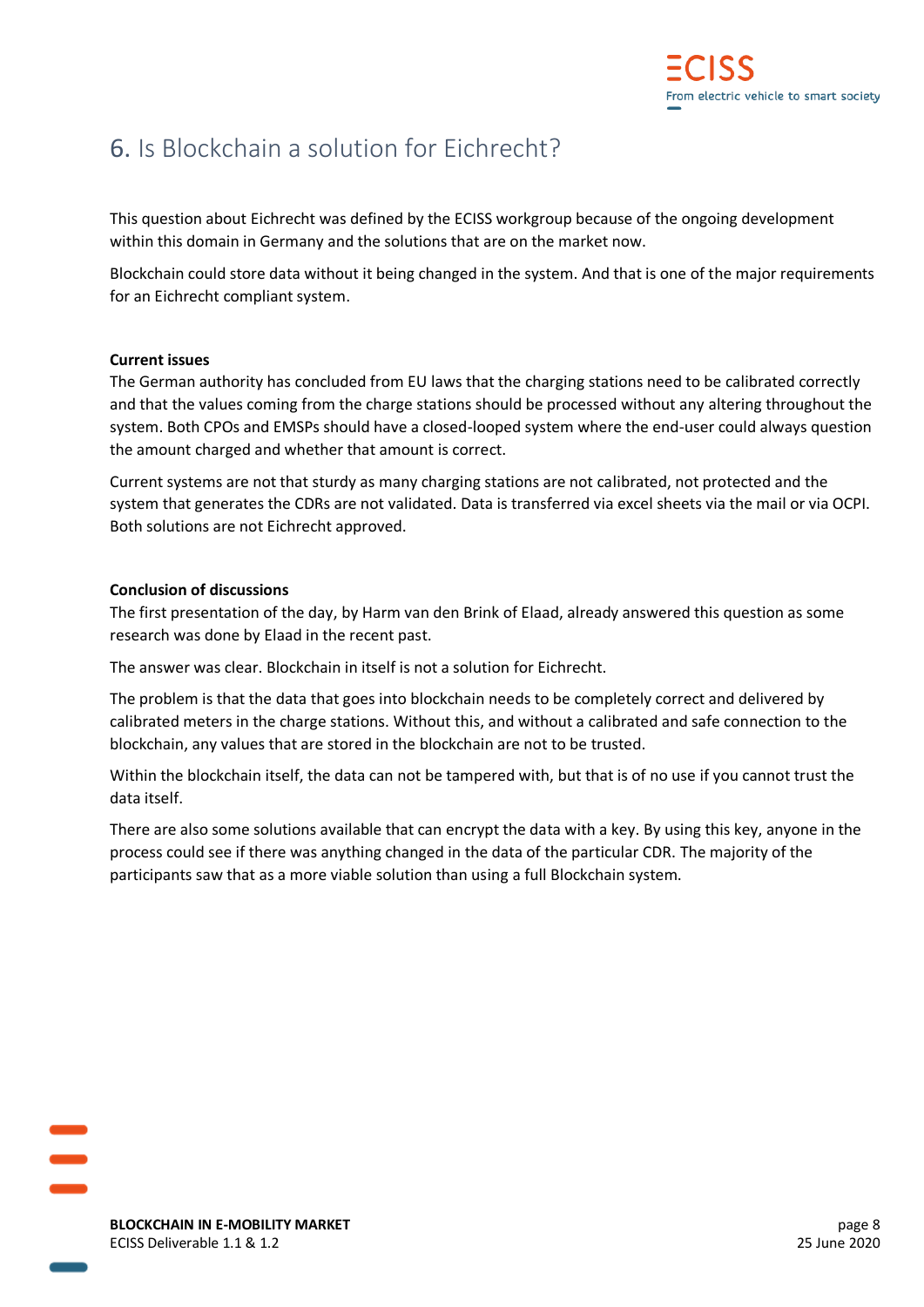

## <span id="page-9-0"></span>7. What is needed to get a Blockchain solution widely accepted in the market?

When the questions where defined by the ECISS workgroup, we also wanted to know that if there is a viable solution with the blockchain domain, what the effort for all players the market would be to accept the solutions.

## **Current issues**

At the moment we have hundreds of different entities in the European e-mobility market. It is very difficult to get those connected. At the moment partners have to rely either on a Peer-2-Peer OCPI connection or use one of the three hubs (e-clearing, Gireve, Hubject) to set up the connection and to start invoicing each other.

#### **Conclusion of the discussions**

Especially the presentation by Quantoz and Share & Charge proved that there possibilities, but also many issues to connect different parties to a blockchain solution.

The discussions defined that there might be serious issues for some parties if a public blockchain would be used. The transactions (CDRs) cannot be shared with 3<sup>rd</sup> parties. Also, the fact that it is very unclear who is joining with hardware and where that hardware resides. There are risks attached to not knowing who is processing where.

A private blockchain could also be set up. However, everybody with a node on the blockchain would still be able to see all transactions flowing through the system. This again is a no-go for all partners. The only way that could be solved is by setting up a separate independent entity that could maintain a system like this.

The biggest problem that arose is that a serious amount of work has to be done to have Blockchain supported by a critical mass of e-mobility service providers and charge point operators. Many of which are now investing a lot of time in OCPI adaptation.

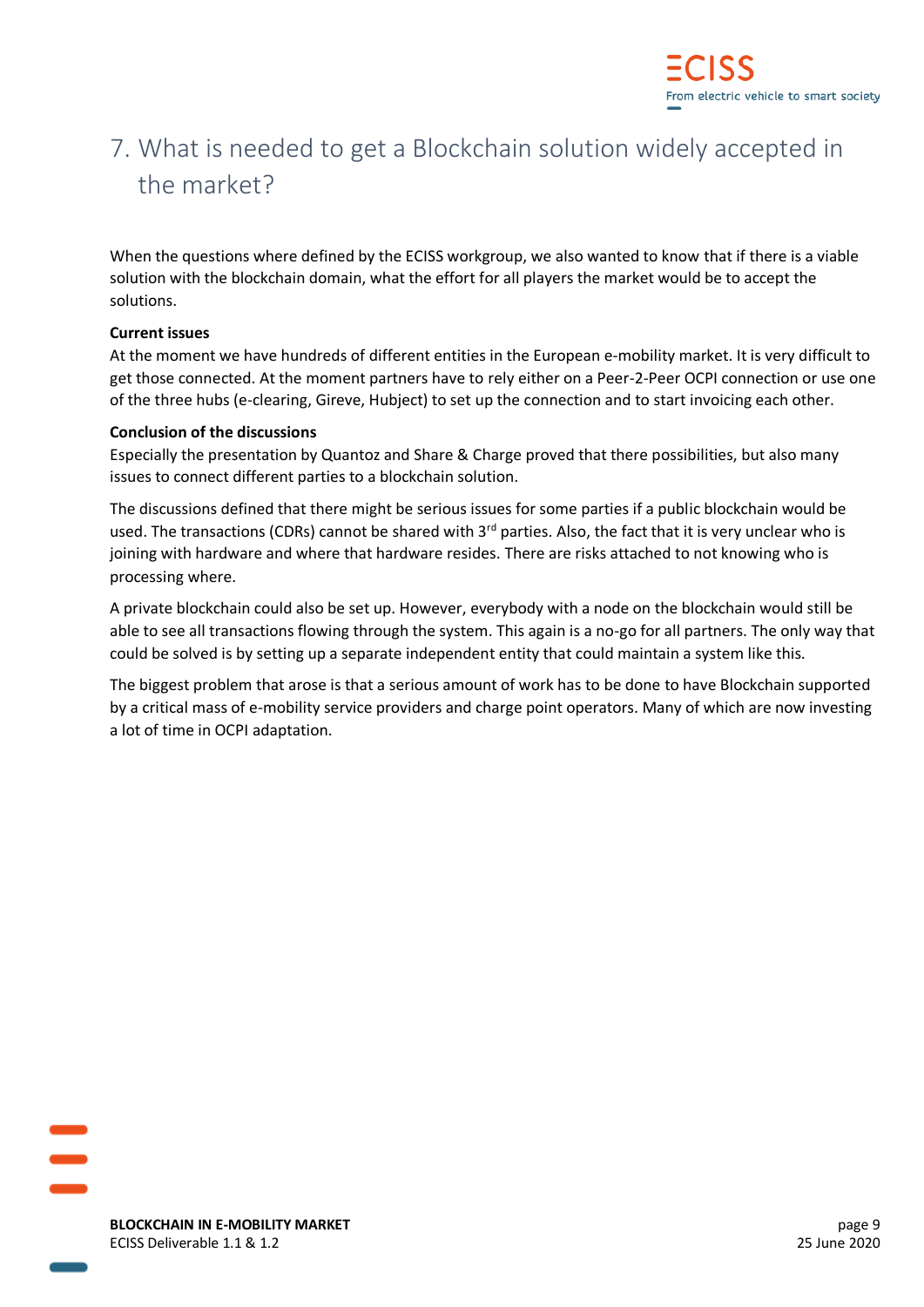

## <span id="page-10-0"></span>ADDENDUM I: ORIGINAL WORK PACKAGE ASSIGNMENT

| Werkpakket 5: | <b>Verkenning nieuwe functies</b> |
|---------------|-----------------------------------|
| WP leider:    | Greenflux                         |
| Partners:     | NKL, TNO, Allego, ENECO, Jedlix   |

#### **Taak 5.1 Block Chain**

Block Chain is een totaal nieuwe manier van de uitwisseling van data, via een decentraal netwerk en opslagmethode. Belangrijk voordeel is dat eenmaal verstuurde data nooit eenzijdig aangepast kan worden en herkomst bekend is. Deze ontwikkeling wordt als veelbelovend gezien voor o.a. de energiemarkt, in deze eerste fase van verkenning worden de mogelijkheden verder onderzocht.

**Deliverable**: position paper van de mogelijkheden en impact van Block Chain in de EV wereld en gerelateerde energiemarkt.

#### **Taak 5.2 Overige ontwikkelingen**

Deze taak richt zich op een verkenning van nieuwe ontwikkelingen naast Block Chain die betrekking hebben op energie, elektrisch vervoer en de data-uitwisseling middels protocollen.

**Deliverable**: Verkenning van overige ontwikkelingen, met de mogelijkheden en globale impact voor de markt.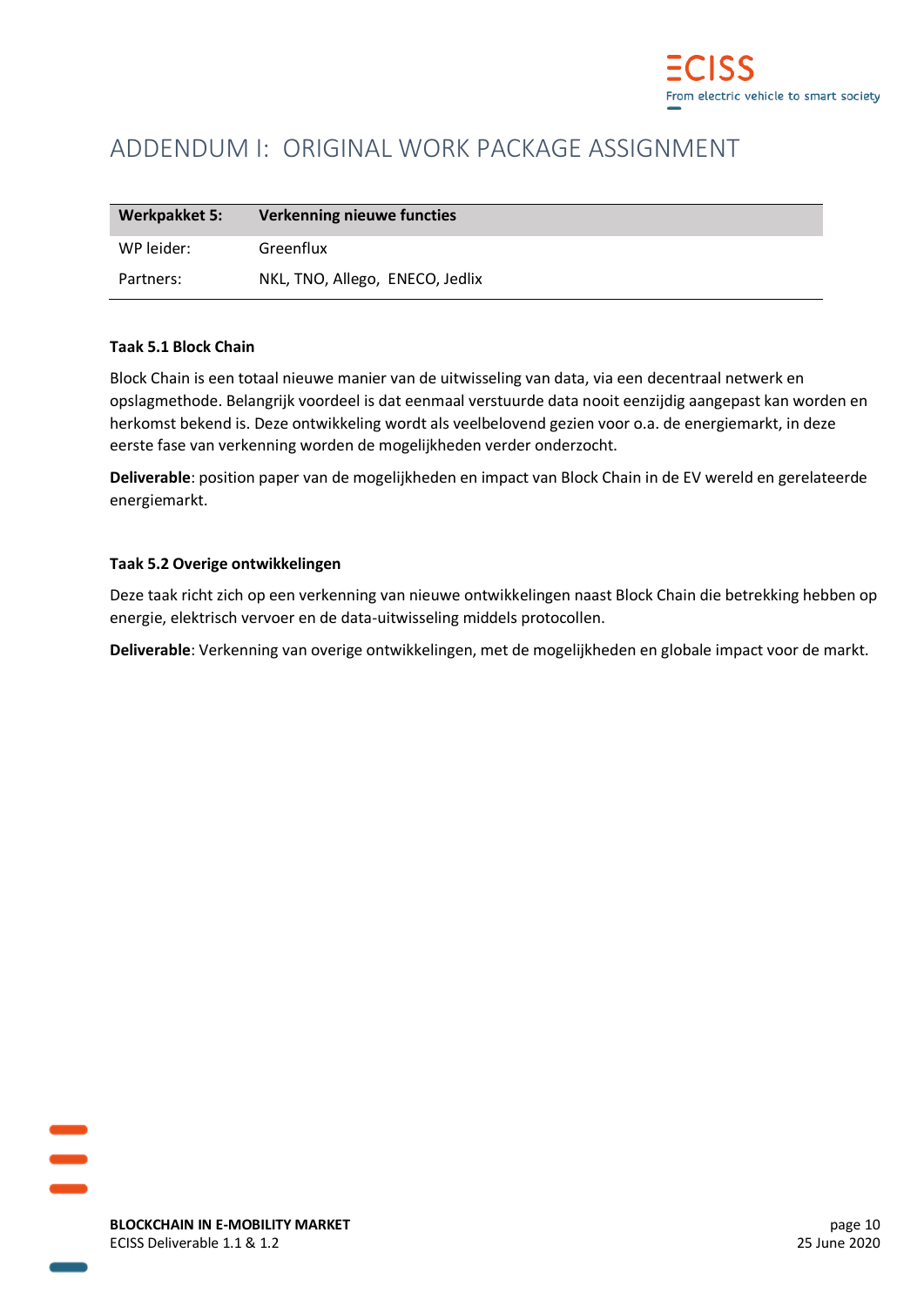

## <span id="page-11-0"></span>ADDENDUM II: REPORT OF BLOCKCHAIN WORKSHOP

Report for Blockchain workshop at GreenFlux – 11 July 2019

How can blockchain give additional value to the electric mobility chain and what is the added value or the impact for the OCPI protocol? These were the main questions during the blockchain workshop that was organised as part of the ECISS project by GreenFlux and NKL.

Participants from the following companies were present during the day: Alfen, APPM, Collectric, Elaad, Emobility Consulting, GreenFlux, NKL Nederland, Quantoz, Share&Charge, TNO, Travelcard, Vandebron and XXImo.

The meeting started with an introduction by Hans de Boer (CEO GreenFlux) and Frank ten Wolde for ECISS. After that, Peter van Zuylen started the event by defining the agenda and setting the baseline by showing a Blockchain for dummies video to get all participants on the same level. This video can is available on this location:<https://www.youtube.com/watch?v=u2t4G9pAb2g>

Four speakers were selected to show the different ways blockchain is used within the E-mobility market.

Harm van de Brink (Elaad) presented the research that was done by Elaad en what the results were to create a charging station based on blockchain. This gave a good insight into the current possibilities and also the impossibilities.

Fardau van der Galiën (vandebron) presented how vandebron is using blockchain to create a way to earn money by switching charging of a pool of Tesla cars off or on. Blockchain is used there to prove this has happened to the energy market.

Peter Willem Dekker (Quantoz) presented how Quantoz created their blockchain solution Quasar, and how this is used in their solution for charging and payments with Porsche. The presentation also gave a good insight into how blockchain can be used in other supply chain models and how it could be applied to the E-mobility market.

Christopher Burgahn (Share&Charge) presented how his company experienced all kind of issues when trying to implement a full blockchain solution for interoperability in the E-mobility market and what for them worked and whatnot.

After these presentations, many discussions arose around whether blockchain could be an immediate solution to the problems we are facing today within the market. The following benefits of blockchain as technology became clear during these discussions:

- 1. Trust. You want to use blockchain technology if you do not trust the senders
- 2. Unchangeable data. Data cannot be altered after it has been written on the blockchain
- 3. Independency of bigger companies like payment providers or hubs

The discussions also showed some uncertainties or even problems that have to be researched further. In open blockchain systems transparency (where all members of the blockchain can see all the other data) and not knowing where the servers are and who owns these servers, can be a big issue in our domain. Furthermore, the dependency on one single blockchain system can make it a lock-in for future participants as moving to another blockchain platform is not easily done.